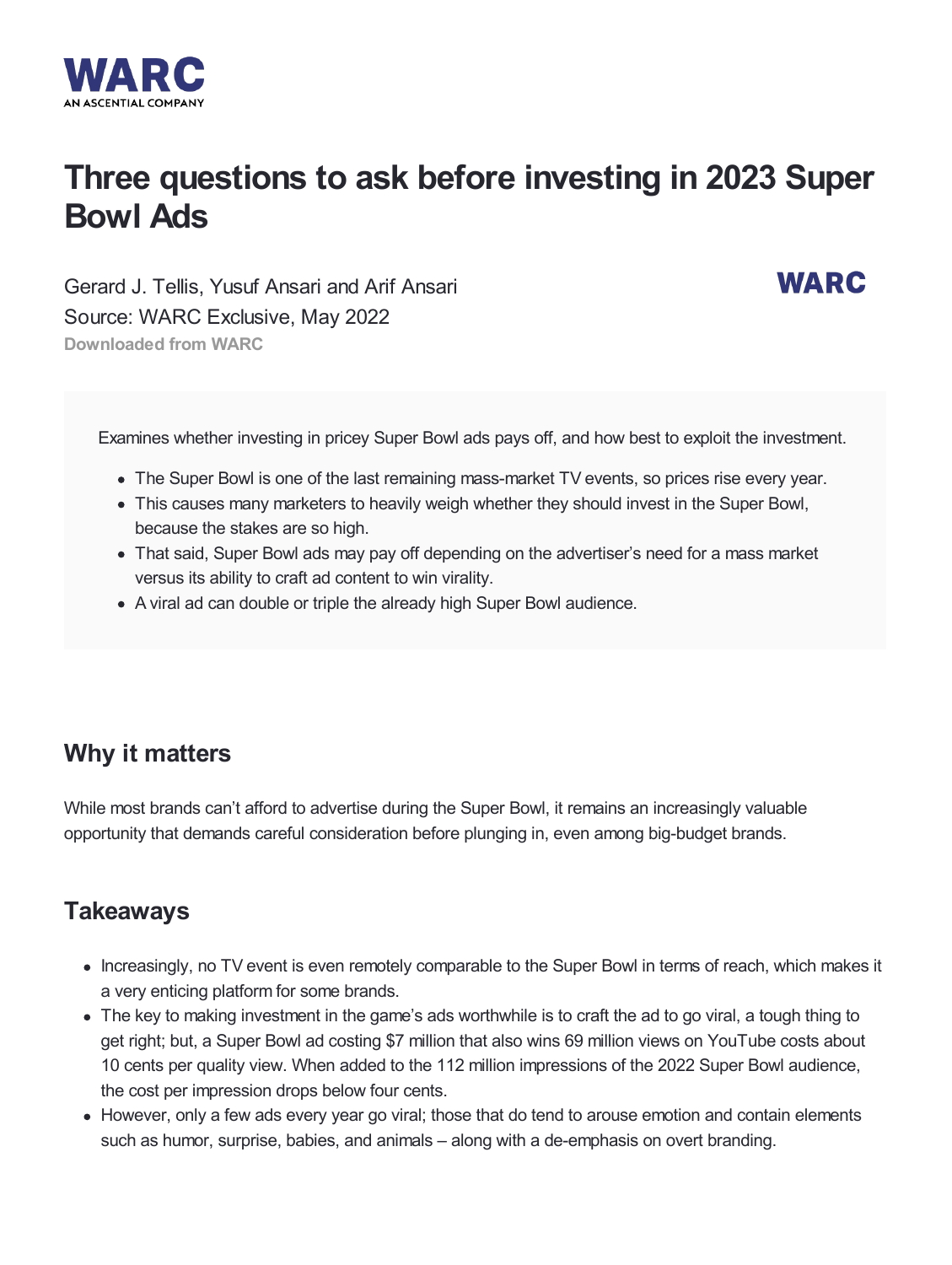YouTube has been the biggest game changer for Super Bowl ads, and increasingly the platform is being used as a place not just to tease audiences prior to the game and gain additional reach over time, but also as a place to test and tweak ads pre-game so that they resonate with target audiences.

The Super Bowl may have been played several months ago, but the record-setting price of the 2022 Super Bowl ads (**up to \$7 million for 30 [seconds](https://www.bloomberg.com/news/articles/2022-02-03/nbc-sells-out-of-super-bowl-ads-as-some-spots-go-for-7-million)**) continues to puzzle experts and amateurs. The price of Super Bowl ads has risen year after year, even before inflation was an issue, so brands are right to wonder if the investment really paid off. As we look toward to 2023, there's nothing to suggest costs will plateau, especially given that Fox – which will broadcast the game next year – **[reportedly](https://www.nexttv.com/news/fox-selling-2023-super-bowl-spot-as-sports-ad-market-heats-up) started selling spots 18 months early** to capitalize on advertiser interest.

Whether a Super Bowl ad investment is worth it or not relies on answering three questions.

First, why are prices so high (and how can they be justified)? Prices are high because of the simple balance of demand and supply. The rise of streaming and other forms of TV delivery has splintered the mass market for TV audiences into hundreds of channels of programming. The Super Bowl has one of the few remaining massmarket audiences, supplying more than a 100 million viewers glued to a single show in the US alone. Few other such shows remain, and even then they comprise much smaller audiences. While NBCUniversal – which aired the game this year – reported an audience of **more than 112 million viewers across its [platforms](https://www.sportspromedia.com/news/2022-super-bowl-tv-ratings-nbc-streaming-nfl/)**, the recent Academy Awards telecast – also considered a bellwether live TV event – garnered only 16.6 million viewers (and that was an increase from the previous year).

For advertisers who have a simple message for the mass market (think **Alexa Mind [Reader](https://youtu.be/d0UEAr8I9G8)** or Chevy Silverado – **New [Generation](https://youtu.be/2bZYqFsU72Y)**), the Super Bowl represents one of the few great opportunities to reach such an audience, so advertisers are willing to pay huge sums for ads during this event. This demand is especially true of deep pocketed high-tech firms or those with rising sales. What's \$7 million for an **[Amazon](https://finance.yahoo.com/quote/AMZN?p=AMZN&.tsrc=fin-srch)** or **[Alphabet](https://finance.yahoo.com/quote/GOOGL?p=GOOGL&.tsrc=fin-srch)** that is worth trillions?



The second question: at that price, can Super Bowl ads be considered effective?

That depends a lot on whether a particular ad goes viral. The rise of YouTube has revolutionized advertising. Super Bowl advertisers in particular now customarily release an ad on their private YouTube account for free. If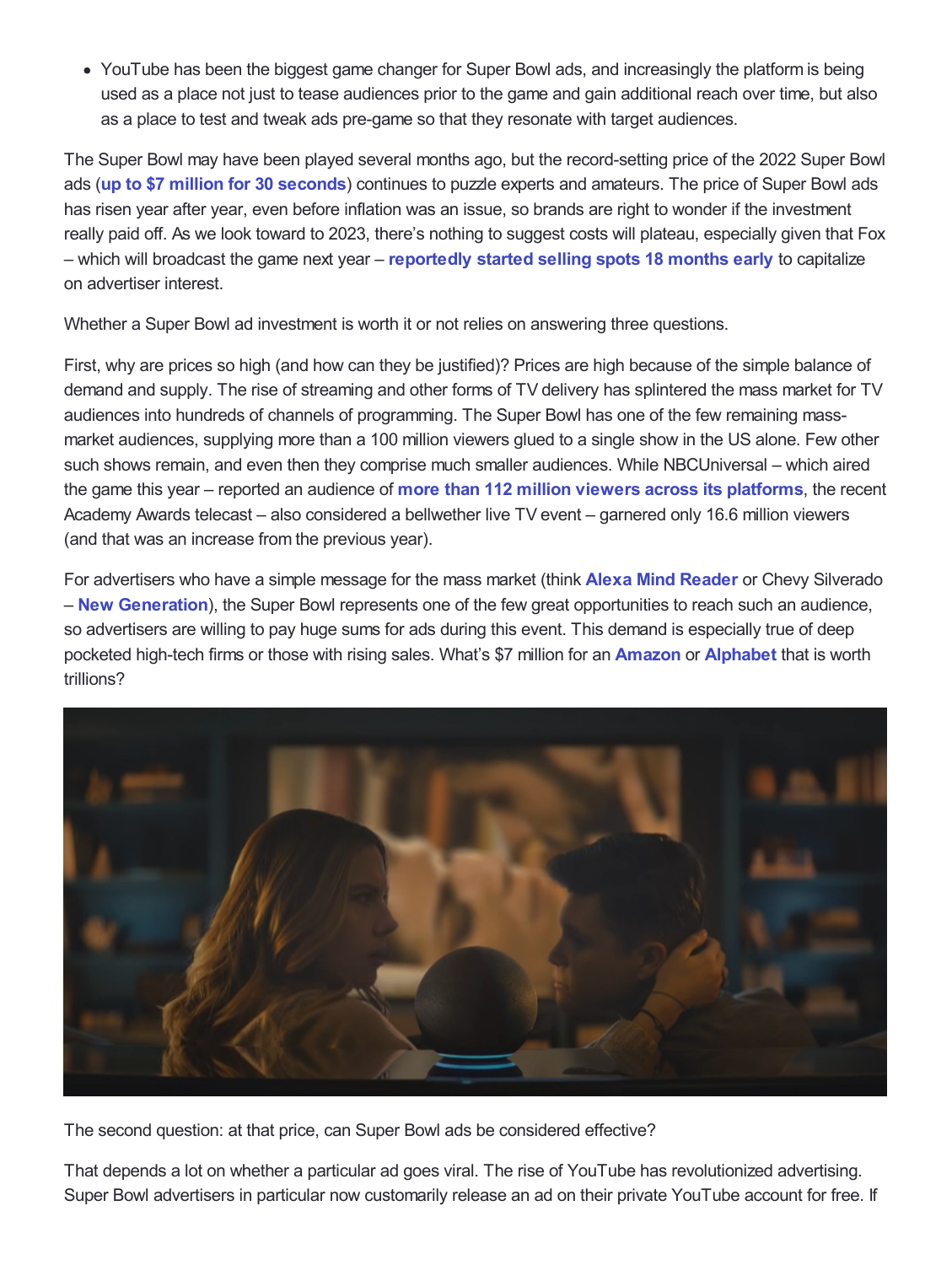one of these ads is cleverly crafted and tweaked for resonance, it can gain the voluntary, organic (not forced or paid) views of consumers. If the ad captivates consumers, they share it with contacts. When repeatedly shared, views snowball and if they cross a threshold, say a million views, the ad goes viral.

Each year, a few Super Bowl ads go viral. Some highly shared ones reach over 60 million organic views, which can be more valuable than views on TV. Not only are these voluntary, but they are typically without distraction, and win viewer engagement in the form of likes, comments, or shares. They also provide advertisers with valuable feedback. A \$7 million Super Bowl ad that wins 69 million views on YouTube (e.g., **Alexa Mind Reader**) costs *less than 10 cents* per quality view! Add to these views the 112 million [impressions](https://www.youtube.com/watch?v=d0UEAr8I9G8) of the 2022 Super Bowl audience, and cost per impression drops below four cents.

However, the challenge is triggering virality. While almost all advertisers hope for virality, the vast majority of Super Bowl ads are duds. So, the question of effectiveness is a pressing one for advertisers whose ads don't go viral. In addition, because of the high cost of Super Bowl ads, alternative TV media or programs can also deliver virality at much lower cost.

That brings out the third question, what drives virality?

My co-authored research, **"What Drives Virality (Sharing) of Online Digital Content? The Critical Role of Information, Emotion, and Brand [Prominence"](https://journals.sagepub.com/doi/abs/10.1177/0022242919841034)**, answered this question in 2019. We trained raters to analyze the content from two independent samples of TVs ads on over 60 characteristics. The inter-rater reliability met current standards. We then analyzed sharing as a function of these 60 characteristics. The results were simple and consistent with our theory that emotion triggered by drama works better than argument or evidence. This is because it is more interesting, makes the viewer empathize with the characters, immerses the viewer into the plot, and renders the message credible. Surprise, especially at the end, is important to stimulate sharing, because it leaves the viewer excited about the drama's end. Humor also works better than sex appeal because it leaves viewers in a positive mood, which they want to pass around.

In contrast, even though viewers may privately view ads with sex appeal, they do not want to appear cheap by sharing such ads. Even though some very popular Super Bowl ads feature celebrities, generally babies and animals do better. Besides costing less, audiences find them authentic. Length is important. A length of about 30 seconds or one minute is not too long for boredom to set in nor too short to get the message along. Viewers share ads of new products more than those of mature ones. But for the new products, argument also works well. Contrary to conventional wisdom, viewers share ads most when the brand name or logo appears late, pulsed, or inconspicuously. This makes sense; viewers do not want to share ads with prominent brand elements lest they appear as salespeople for the brand. Testing our model with these drivers on the first sample and predicting on the second sample hit an accuracy level of about 72%. Not perfect, but helpful for crafting ads.

Our analysis so far of the 2022 Super Bowl ads largely validates these theoretical drivers of virality. The highest viewed and shared ads on YouTube are those that are funny (**[BMW](https://www.youtube.com/watch?v=xDwN4CPRS3Q) Zeus & Hera**), [surprising](https://youtu.be/d0UEAr8I9G8) (**Alexa Mind Reader**), of modest length (30 to 60 seconds – for YouTube anyway), have an element of newness (**Coinbase QR code**), arouse positive emotions (**Bud [Clydesdale](https://youtu.be/eIUD_NE1BDo) Horse and Dog**), and place the brand name inconspicuously.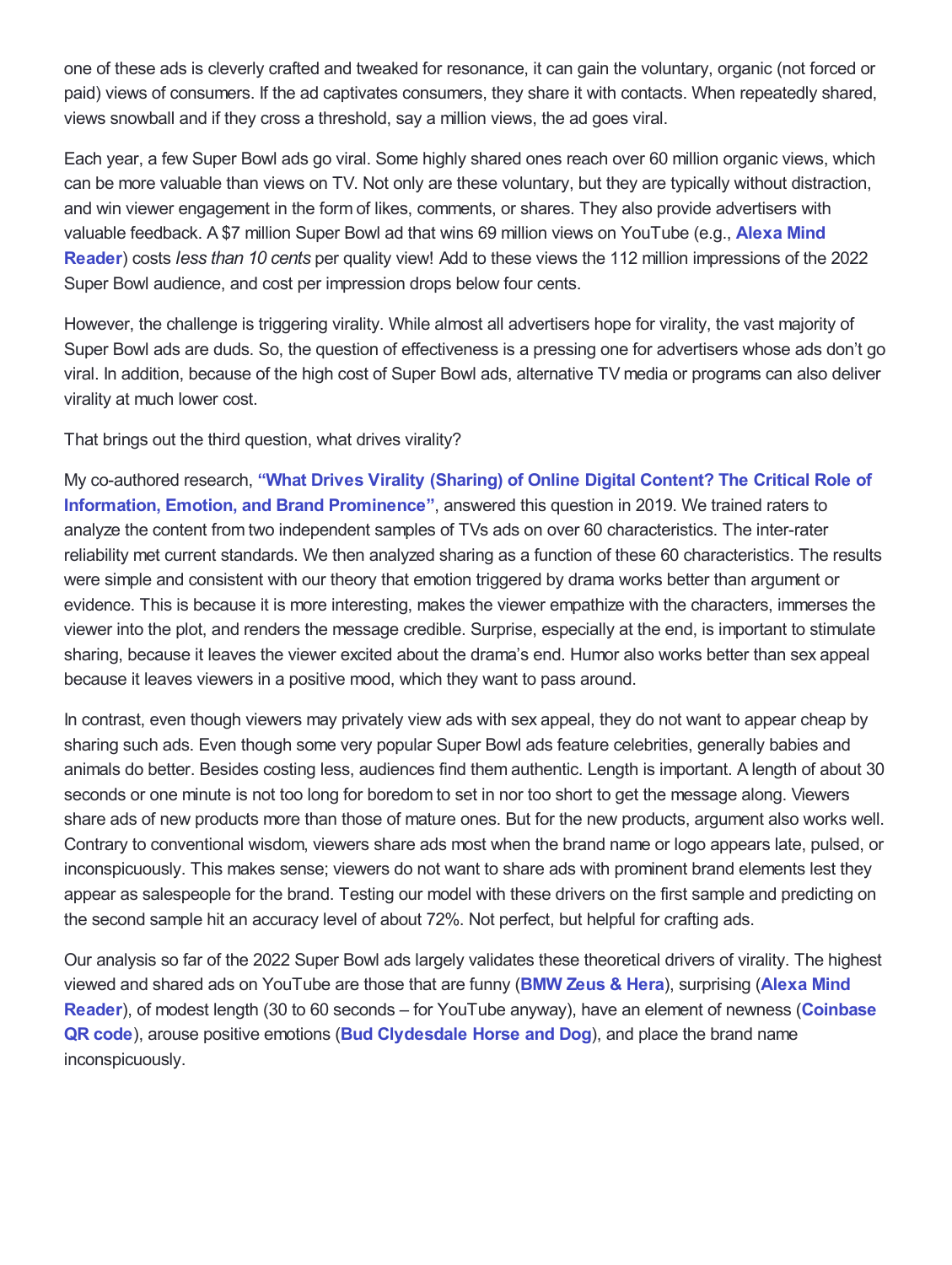

Over time, Super Bowl ads have witnessed dramatic changes. Many years back, we recommended that advertisers use YouTube to tease, test, and tweak (TTT) their ads to maximize sharing and viewing. 2022 saw that maxim put into practice. An increasing number of advertisers introduced trailers to tease viewers about their upcoming big ad on the Super Bowl to heighten suspense and build engagement. Several advertisers tested alternate variations of their ads to maximize viewing and tweaked their ads based on immediate response to the tests, such as **[General](https://youtu.be/uEuEBT0TWQE) Motor's Dr. EV-il** commercial.

Indeed, we tracked more than 250 variations in total. A few advertisers, unhappy with the response, aired a completely new version of the ad during the Super Bowl. On top of that, advertisers promoted their ads to their subscribers. All of this paid off. For example, Alexa Mind Reader captured over 40 million views even *before* the Super Bowl aired. However, a word of caution! TTT should be informed by our theoretical drivers, otherwise it confuses advertisers who could overspend in futile tests. The ads that did not gain big may not be wasted. Advertisers could modify versions of them to target small segments who did respond to them during the Super Bowl.

So, to answer the biggest question – will advertising on the 2023 Super Bowl be worth it, even at what will likely be a higher price? For the brand that can put up the money, and which crafts the ad for virality, the answer is probably yes.

### **Further reading**

WARC Exclusive: **A closer look at the [advertising](https://www.warc.com/content/article/warc-exclusive/a-closer-look-at-the-advertising-that-truly-engaged-americans-during-super-bowl-lvi/143543) that truly engaged Americans during Super Bowl LVI**

WARC Opinion: **From Influential Ideas to Enduring Icons: Measuring the [effectiveness](https://www.warc.com/newsandopinion/opinion/from-influential-ideas-to-enduring-icons-measuring-the-effectiveness-of-2022s-super-bowl-ads/5609) of 2022's Super Bowl ads**

WARC Opinion: **Super Bowl ads will set the tone for CPGs' [interactions](https://www.warc.com/newsandopinion/opinion/super-bowl-ads-will-set-the-tone-for-cpgs-interactions-with-consumers-in-2022/5594) with consumers in 2022**

## **About the authors**